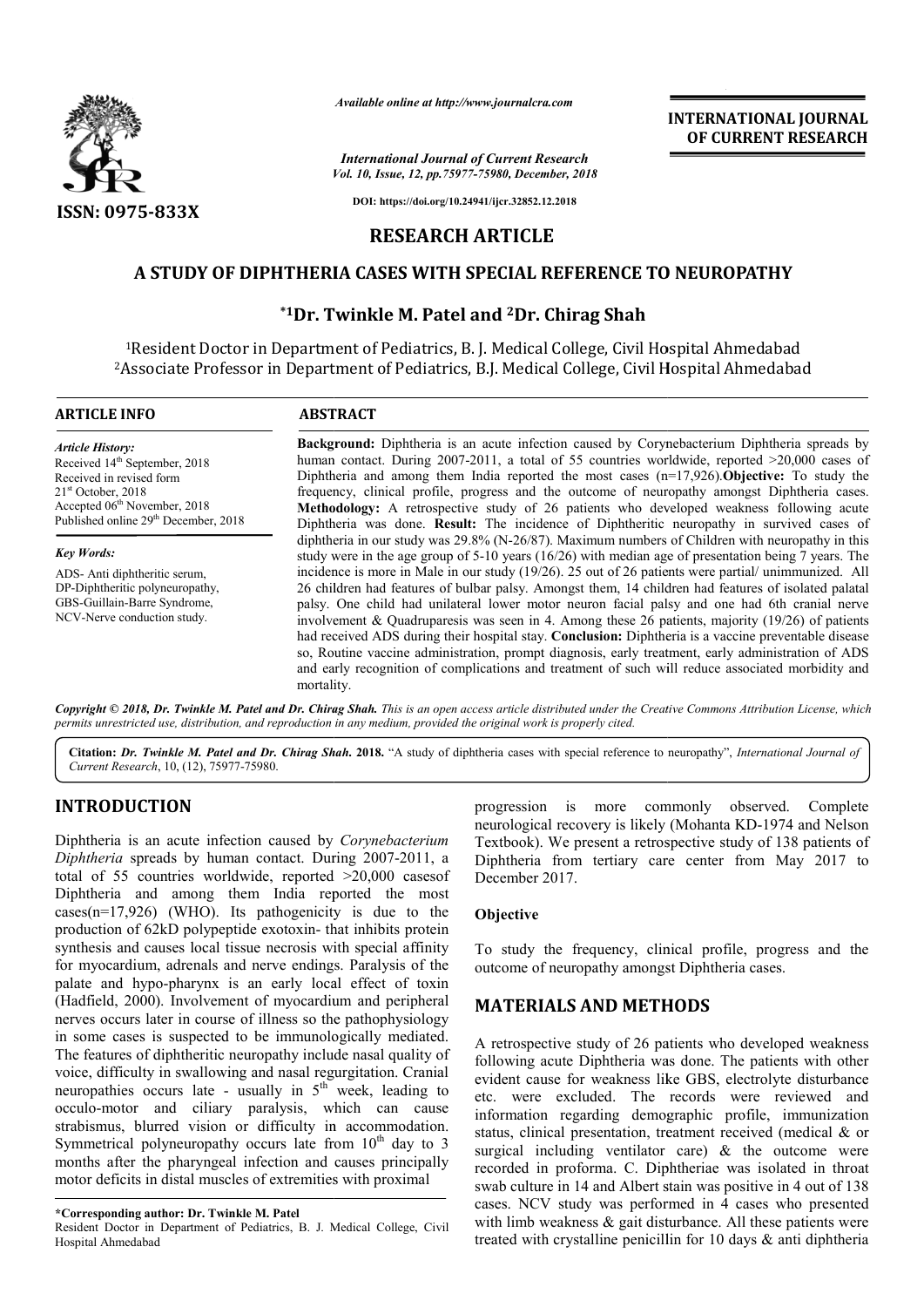serum was given to 96 patients as per the availability. Complications were treated as per standard guidelines. Total 37 patients were tracheotomised and kept on mechanical ventilator for variable time as per the progress. 38 children died following serious complications. must were tracheotomised and kept on mechanical<br>
r for variable time as per the progress. 38 children<br>
owing serious complications.<br> **VATION**<br>
imum numbers of children were in the age group of 5<br>
ars (65.2%). This could be

### **OBSERVATION**

The maximum numbers of children were in the age group of 5 to 10 years  $(65.2\%)$ . This could be due to increased exposure in these school age children &also due to weaning of immunity with increasing age to primary dose. Male children were in these school age children & also due to weaning of immunity<br>with increasing age to primary dose. Male children were<br>greater in number than female (M: F is 1.87:1). This could be because the male children were given more preference to seek medical care during illness by the caretaker. It may also be due to males are genetically more vulnerable to various infections than female.

**Table 1. Age-sex distribution sex** 

| Age    | Male       | Female     | Total        |
|--------|------------|------------|--------------|
| $<$ 5  | 26         |            | $37(26.8\%)$ |
| $5-10$ | 55         | 35         | $90(65.2\%)$ |
| >10    | Q          |            | $11(7.9\%)$  |
| Total  | 90 (65.2%) | 48 (34.7%) | 138          |



**Fig. 1. Age-Sex Distribution Sex** 

**Table 2. Vaccine Status**

|                | Completely immunized | Partially immunized<br>Unimmunized | or |
|----------------|----------------------|------------------------------------|----|
| Male           |                      | 72.                                |    |
| Female         |                      |                                    |    |
| $Total(N-138)$ | $25(18.1\%)$         | 113(81.9%)                         |    |



**Fig. 2. Vaccine Status** 

Only 18.1% of children were completely vaccinated for their age. There was no difference in the vaccine status between two

sexes. (P= 0.43). The national coverage of complete DPT vaccine is 78%.Poor educational background & the myths vaccine is 78%. Poor educational background  $\&$  the myths about vaccination might be responsible for low immunization coverage amongst this class of children.

|  | <b>Table 3. Treatment Modalities</b> |  |
|--|--------------------------------------|--|
|--|--------------------------------------|--|

| <b>Treatment Modality</b>      |         |
|--------------------------------|---------|
| Crystalline penicillin         | 138     |
| Anti-diphtheria serum          | 96      |
| Tracheostomy & ventilator care | 37      |
| IV immunoglobulin G            | $^{01}$ |

#### **Table 4. Outcome**

| TOTAL                             | 138 |
|-----------------------------------|-----|
| Discharged                        | 87  |
| Expired                           | 38  |
| <b>DAMA</b>                       | 8   |
| Transfer to cardiology department |     |
| Transfer to nephrology department |     |

87 children who dischargedwere followed up to 3 months for 87 children who dischargedwere followed up to 3 month weakness. Total 26 children developed weakness (29.8%).

Table 5. Age wise distribution of weakness  $(n = 87)$ 

| Age          | Total no | With weakness |
|--------------|----------|---------------|
| $<$ 5 years  | 20       | $07(8.04\%)$  |
| $5-10$ years | 62.      | $16(18.3\%)$  |
| $>10$ years  | 05       | $03(3.4\%)$   |
| Total        | 87       | 26 (29.88%)   |



**Fig. 3. Age wise distribution Age** 

Maximum no cases were in the age group of 5- 10 years (18.3%) with mean age of 7 years. This may be due to highest number of diphtheria cases were also in the same age group in present study. The mean duration of onset of weakness was 18 days from the onset of first symptoms. In children  $> 10$  years of age, weakness was observed in 3 out of 5. The total numbers of children in the said age group were very less so no significant conclusion can be mad. ) with mean age of 7 years. This may be due to higher of diphtheria cases were also in the same age group study. The mean duration of onset of weakness was om the onset of first symptoms.In children  $> 10$  years akness wa

#### Table 6. Sex -wise distribution of weakness (n=87)

|        | Total no | With weakness |
|--------|----------|---------------|
| Male   | 61       | $19(21.8\%)$  |
| Female | 26       | $7(8.04\%)$   |

Overall male children who developed weakness were more than female (19 vs. 07) but statistically there was no significant Overall male children who developed weakness were more than female (19 vs. 07) but statistically there was no significant difference observed amongst two sexes. ( $p = 0.77$  by Chisquare test).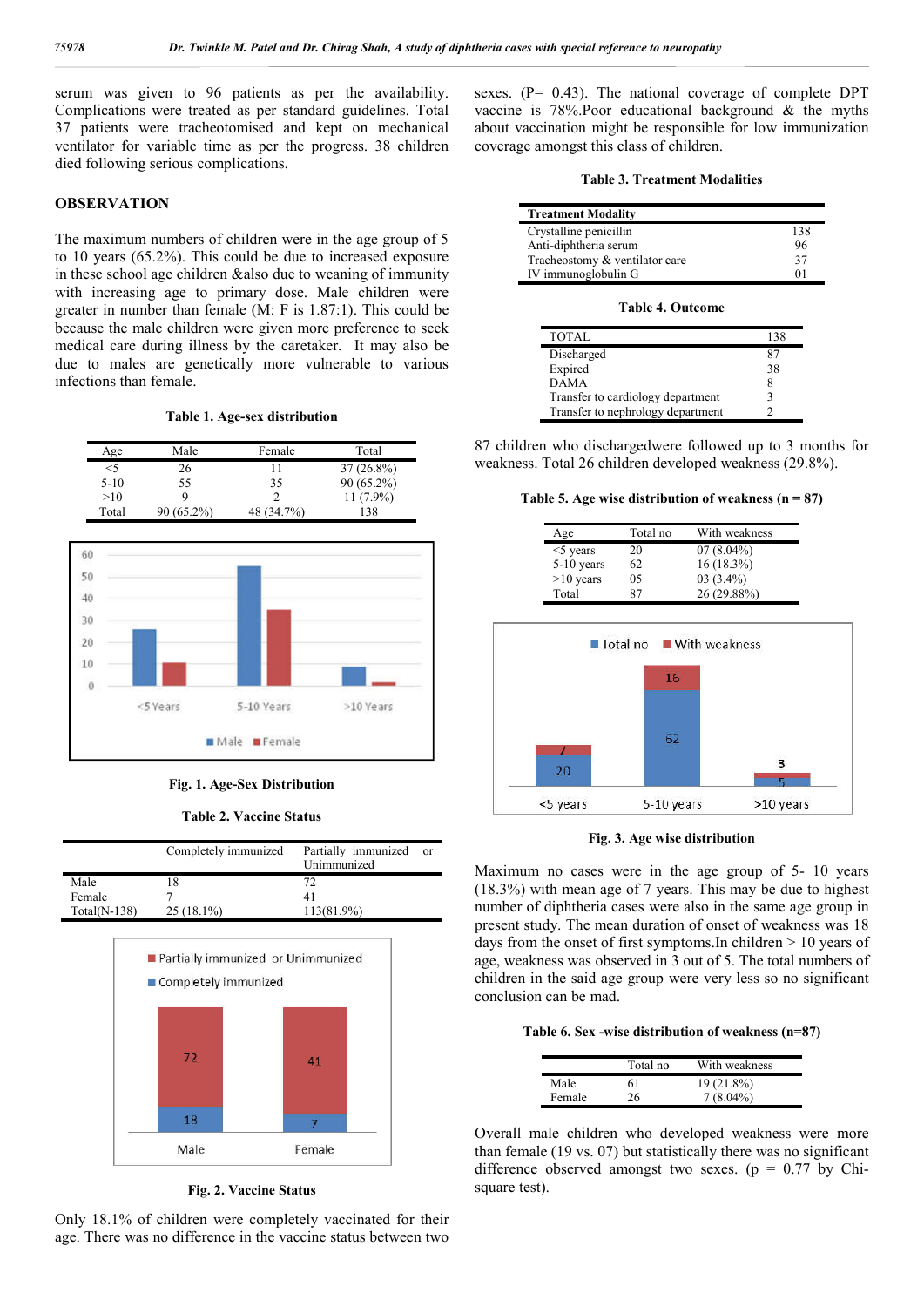

**Fig. 4. Sex wise distribution**

**Table 7. Correlation between immunization status and weakness (n=87)**

|                     | Total no | No of patients with weakness              |
|---------------------|----------|-------------------------------------------|
| Partial/unimmunized | 71       | 25 (28.73%)                               |
| Fully immunized     | 16       | 01 $(1.14\%)$                             |
| Total               | 87       | 26(29.88%)                                |
|                     |          | ■ Total no ■ No of patients with weakness |
| 25                  |          |                                           |
|                     |          | 1                                         |
|                     |          | 16                                        |

**Fig. 5. Correlation between immunization status and weakness** 

Fully immunized

Partial/unimmunized

Out of 26, majority (25) children were either unvaccinated or only partially vaccinated for their age. Similarly only one child out of 16 who were completely vaccinated developed weakness. Apparently it showed remarkable benefit of vaccine to reduce the risk of weakness but the observed difference is not statistically significant as the p value by Fisher exact test is 0.11. (Table7).

**Table 8: Correlation between ADS& weakness (n & (n-87)**

Given<br>Not C

Total



**Fig. 6. Correlation between ADS& weakness** 

Out of 87, 21.8% of children with weakness had received ADS Out of 87, 21.8% of children with weakness had received ADS whereas 8.04% had not been given ADS. Overall 19 children from ADS group  $& 7$  from non-ADS group developed weakness. There was no statistical significance between the two groups as the p value  $= 0.2$ . This suggests no remarkable benefit from ADS in preventing the neuropathy however it requires large study size to derive conclusion. weakness. There was no statistical significance between the<br>two groups as the p value = 0.2. This suggests no remarkable<br>benefit from ADS in preventing the neuropathy however it<br>requires large study size to derive conclus

|  | Table 9. Presenting clinical features (n=87) |  |  |  |
|--|----------------------------------------------|--|--|--|
|--|----------------------------------------------|--|--|--|

| Bulbar palsy<br>Cranial nerve palsy<br>Quadruparesis |  | $26(29.8\%)$<br>$2(2.2\%)$<br>$4(4.5\%)$ |  |  |
|------------------------------------------------------|--|------------------------------------------|--|--|
| quadruparesis<br>Cranial nerve palsy                 |  |                                          |  |  |
| <b>Bulbar</b> palsy                                  |  |                                          |  |  |

**Fig. 7. Presenting features**

Bulbar palsy was the most common neurological deficit including isolated palatal palsy in 16.09% (14/87). $VI<sup>th</sup>$ &VII<sup>th</sup> cranial nerve palsy was seen in one child each. Quadruparesis cranial nerve palsy was seen in one child each. Quadrup was seen in 4. There was no case of respiratory paralysis.

**Table 10. 3 Months Follow Up (N=26) (N=26)**

| ADS       | No. of patients | Weakness | $\%$   |
|-----------|-----------------|----------|--------|
| Given     | --              |          | 21.8%  |
| Not Given | ے ر             | 07       | 8.04%  |
| Total     | 87              | 26       | 29.84% |
|           |                 |          |        |

| Table 11. Features of diphtheritic polyneuropathy in various studies |  |  |  |  |  |  |  |  |
|----------------------------------------------------------------------|--|--|--|--|--|--|--|--|
|----------------------------------------------------------------------|--|--|--|--|--|--|--|--|

|                               | <b>OUR STUDY</b><br>$N = 26$               | Dr D Manikyamba et al <sup>(6)</sup><br>$(2013)$ N= 13 | AFP<br>SURVELLIAN <sup>(1)</sup> CE(2)<br>$002 - 2008$ ) N=15 | KANWAL SK et $al^{(5)}$<br>$N = 48$ |
|-------------------------------|--------------------------------------------|--------------------------------------------------------|---------------------------------------------------------------|-------------------------------------|
| AGE Group(Years)              | $2-12$ (mean age=7yr)                      | $5 - 13$                                               | $\leq$ 15                                                     | $4.25$ (median age)                 |
| <b>IMMUNIZATION STATUS</b>    |                                            |                                                        |                                                               |                                     |
| Complete                      | 03.84%                                     |                                                        |                                                               |                                     |
| Partial                       | 15.38%                                     | 47%                                                    |                                                               | ۰                                   |
| Unimmunized                   | 80.78%                                     | 53%                                                    |                                                               | 100%                                |
| <b>LATENCY IN DAYS</b>        | 12-42 (mean duration = $18 \text{ days}$ ) | $15 - 30$                                              |                                                               | 15                                  |
| <b>ISOLATED PALATAL PALSY</b> | 53.84%                                     | 60%                                                    | 15%                                                           | 6%                                  |
| <b>LIMB INVOLVEMENT</b>       | 15.38%                                     | 40%                                                    | 85%                                                           | 94%                                 |
| <b>RECOVERY IN DAYS</b>       | 16-90davs                                  | $21-102$ days                                          | $\overline{\phantom{a}}$                                      |                                     |